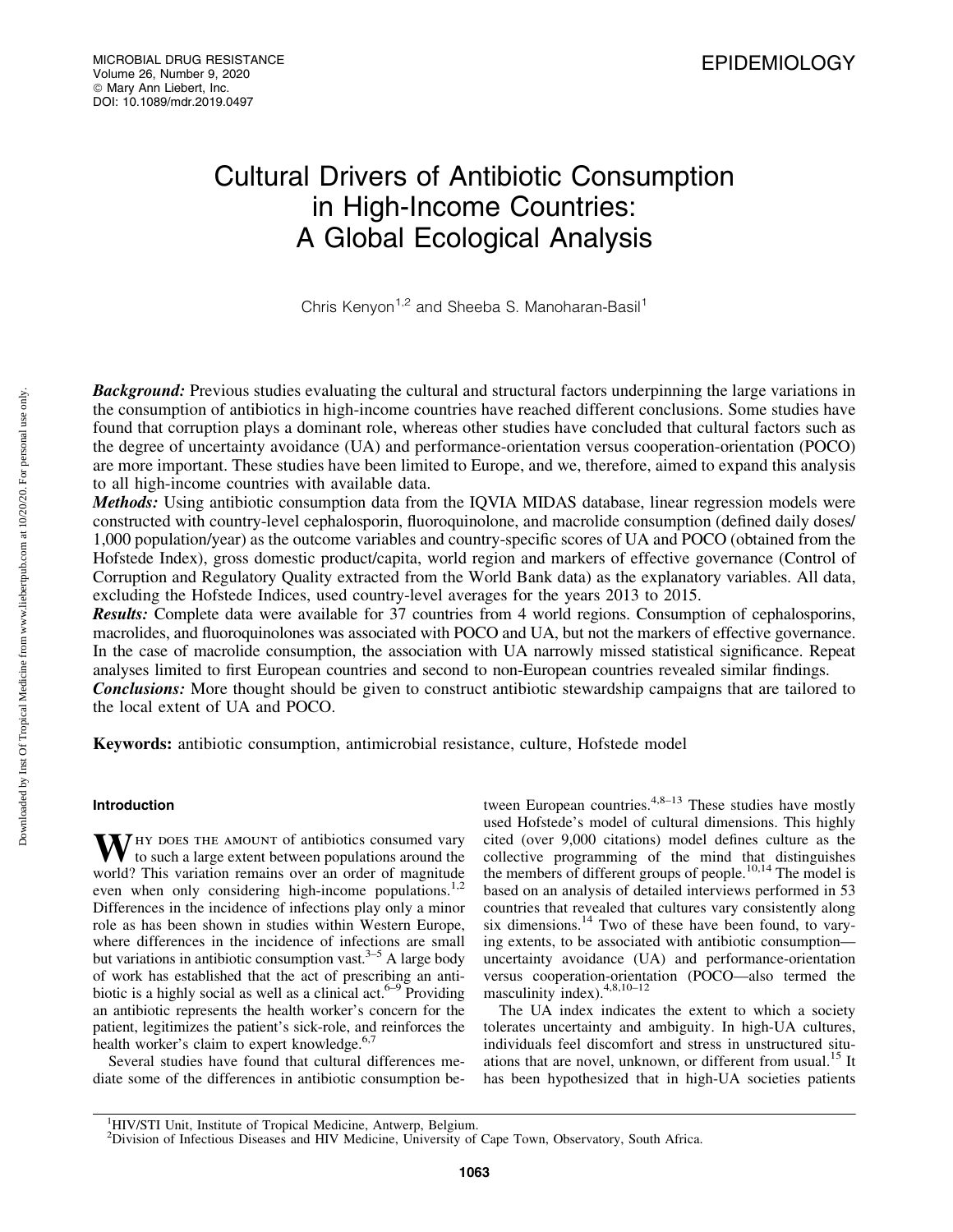In performance-oriented cultures, ego needs, assertiveness, targets, and success are emphasized, whereas cooperationoriented cultures place more focus on caring for all members of society, including the weak.14 Since one of the key arguments used to not use antibiotics is that this will be good for everyone (via reducing the emergence of antimicrobial resistance [AMR]), performance-oriented societies may be responsive to stewardship messaging.6,8

A univariate analysis found a positive association between excessive antibiotic usage (extended use of postsurgical antibiotic prophylaxis) and UA at the levels of countries in Europe.<sup>11</sup> A more detailed analysis assessed if any of the Hofstede dimensions could explain the large country-level variation in the use of antibiotics for colds/ flu/sore throats in the past year in Europe (varying between 11% in Finland and  $81\%$  in Spain).<sup>10</sup> Multiple regression analyses revealed that both UA and POCO were associated with using antibiotics for these indications.<sup>10</sup> An additional European country-level study used three different sources of antibiotic consumption data and found that both UA and ''power distance'' (a measure of how power is distributed in a society) were correlated with antibiotic consumption in univariate analysis but that these associations were no longer statistically significant when controlling for gross domestic product (GDP)/capita. Only POCO was significantly associated with consumption after controlling for GDP/ capita.<sup>8</sup> More recently, a number of studies have found positive associations between markers of corruption (both national and within the health sector) and antibiotic consumption.<sup>16,17</sup> Of note, the national level of corruption has also been found to be associated with UA, POCO, and power distance.<sup>18</sup> Two studies, both country-level studies within Europe, have tried to disentangle the effects of corruption and cultural factors on consumption. In the first of these, national levels of antibiotic consumption were found to be independently associated with UA, POCO, and markers of corruption.<sup>12</sup> A more recent study found that the ratio of broad- spectrum versus narrow-spectrum antibiotics prescribed was correlated to UA and corruption in univariate, but only UA in multivariate, modeling. $4$  UA was found to explain 58% of the variation in prescribing of broad- versus narrow-spectrum antibiotics.

None of these analyses has considered countries outside of Europe. Including countries outside of Europe considerably increases not only the sample size but also the range of variation of antibiotic consumption, corruption, and cultural traits. In this article, we aimed to assess the association between antibiotic consumption, governance, and cultural traits in all high-income countries with available data. Lowand middle-income countries are typically at a different stage in the epidemiological transition, have poorer sanitation (which influences the spread of both infections and  $AMR$ ),<sup>19,20</sup> frequently have higher infection burdens than high-income countries, $2<sup>1</sup>$  and typically have less accurate information about antibiotic consumption.<sup>2,20</sup> For these reasons, the analysis is limited to high-income countries.

## Methods

A literature review was conducted to construct a conceptual framework to represent the relationships between the determinants of antibiotic consumption (Fig. 1). Based on this analysis, data for the following variables were extracted.

# Data

# **Culture**

Individual scores for UA and POCO were accessed for each country from Hofstede Insights.\*

#### Corruption, institutional strength, and GDP

The World Bank has provided indicators pertaining to six dimensions of governance since 1996. We used two of these that have been theorized or empirically shown to be linked to antimicrobial consumption.<sup>12,16,17,†</sup>

- 1. Control of Corruption (CoC) measures the extent to which public power is exercised for private gain, including both petty and grand forms of corruption, as well as the capture of the state by elites.
- 2. Regulatory Quality (RQ) measures the ability of the government to formulate and implement sound policies and regulations that permit private sector development.

The value of both these indices provides each country's score in units of standard normal distribution, ranging from approximately  $-2.5$  to 2.5. Both are average scores for the years 2013 to 2015.

#### GDP per capita

The average 2013 to 2015 national GDP per capita based on purchasing power parity and in U.S. dollars for each country was provided by the World Bank.{

#### Antibiotic consumption

Data from IQVIA MIDAS were used as a measure of national antibiotic consumption. IQVIA MIDAS uses national sample surveys that are performed by pharmaceutical sales distribution channels to estimate antimicrobial consumption from the volume of antibiotics sold in retail and hospital pharmacies. The sales estimates from this sample are projected with the use of an algorithm developed by IQVIA MIDAS to approximate total volumes for sales and consumption. Consumption estimates provided by IQVIA MIDAS for three key classes of antibiotics (cephalosporins, macrolides, and fluoroquinolones) are reported as the number of defined daily doses (DDD) per 1,000 population per year. The average annual consumption for the three most recent years of available data was used (2013 to 2015). Data were available for  $63$  countries.<sup> $\ddagger$ </sup> We used data for the 37 countries that were also classified as high-income countries by the World Bank as of October 2019.\*\*

[<sup>\\*</sup>https://www.hofstede-insights.com/product/compare-countries/](https://www.hofstede-insights.com/product/compare-countries/) { <http://datatopics.worldbank.org/world-development-indicators/> { <https://resistancemap.cddep.org/AntibioticUse.php>

<sup>\*\*</sup>[https://datahelpdesk.worldbank.org/knowledgebase/articles/](https://datahelpdesk.worldbank.org/knowledgebase/articles/906519#High_income) [906519#High\\_income](https://datahelpdesk.worldbank.org/knowledgebase/articles/906519#High_income)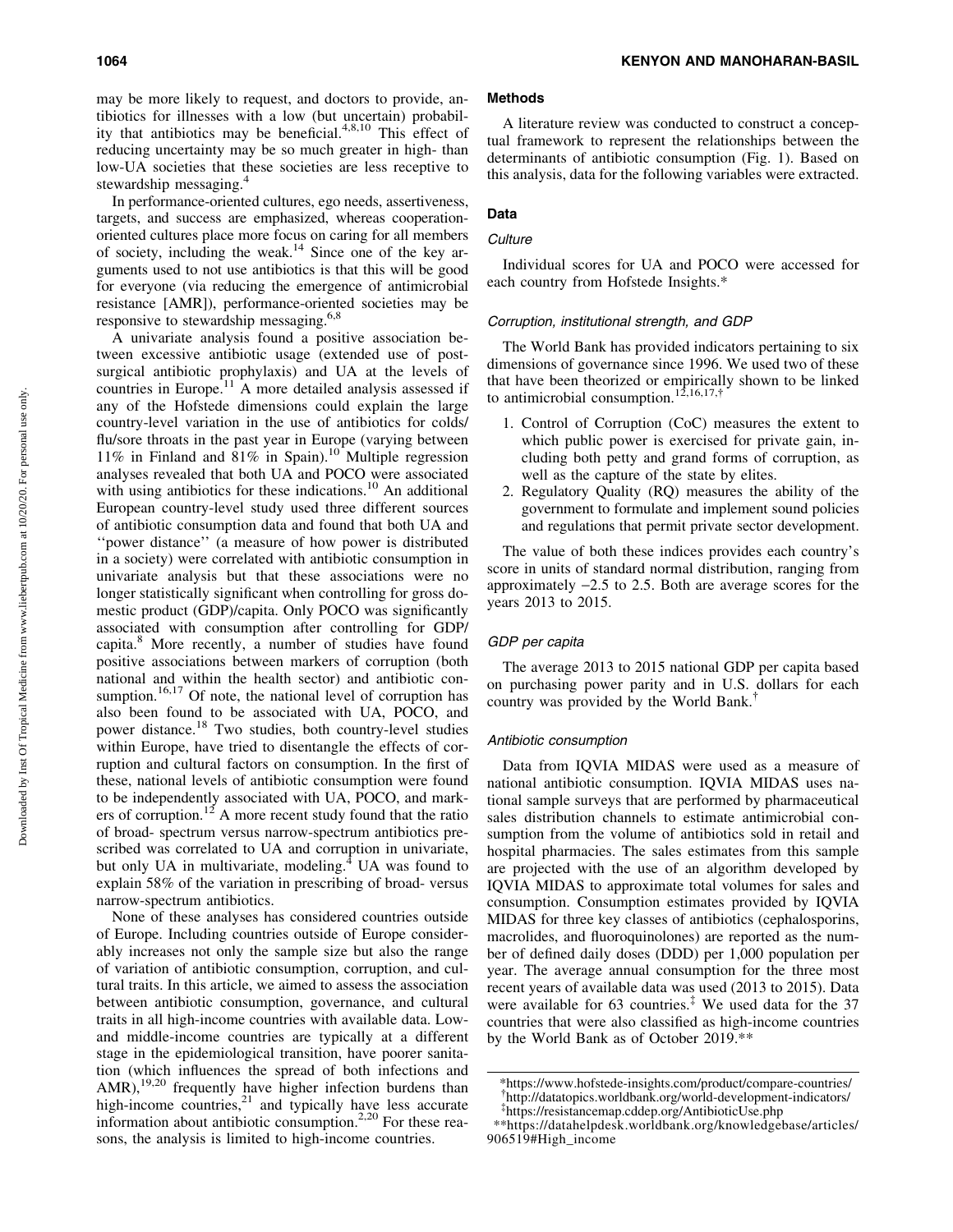

**Demand/Supply of ABs** 



FIG. 1. Conceptual framework to understand the interrelationships between the determinants of country-level antibiotic consumption. CoC, Control of Corruption; GDP, gross domestic product; POCO, performanceorientation versus cooperation-orientation; RQ, Regulatory Quality; UAI, Uncertainty Avoidance Index. Color images are available online.

## Data analysis

Univariate and multiple linear regression models were built to establish overall relationships between consumption of antibiotics (cephalosporins, macrolides, and fluoroquinolones) and all the putative explanatory variables. The WHO world region was included as a dummy variable. Sensitivity analyses were conducted that first excluded the world region variable, second were stratified by European countries  $(n=25)$  versus non-European countries  $(n=12)$ , and third were constructed via backward stepwise selection with significance levels  $\alpha$  of 0.01 for variable selection. The analyses were performed in STATA 13. A *p*-value of less than 0.05 was used as the threshold of statistical significance.

#### **Results**

There were large variations in the consumption of antibiotics between the 37 countries: cephalosporins (81 to 3,297 DDD/1,000 population per year), macrolides (270 to 2,921), and fluoroquinolones (254 to 1,501; Fig. 2 and Table 1).

Consumption of cephalosporins, macrolides, and fluoroquinolones was positively associated with POCO (coef. 9.6, 95% confidence interval [CI] 0.6–18.6; coef. 11.2, 95% CI 5.4–17.0; coef. 5.2, 95% CI 1.3–8.9, respectively, Fig. 2 and Table 2).

UA was also positively associated with consumption of cephalosporins (coef. 16.0, 95% CI 2.6–29.4) and quinolones (coef. 6.3, 95% CI 0.7–12.0). In the case of macrolide consumption, this association narrowly missed the statistical significance.

In the univariate analyses, and only in the case of cephalosporin consumption, CoC and RQ were found to be negatively associated with consumption. In multiple regression analyses, the markers of effective governance were not associated with the consumption of antibiotics. GDP/capita was positively associated with fluoroquinolone consumption on multiple regression analysis (coef. 0.01, 95% CI 0.00–0.02).

Sensitivity analyses running the regressions, excluding the regional dummy variable, produced similar results (Supplementary Table S1). On repeating the analyses limited to the only region with a sizable sample size (Europe,  $n = 25$ ), only POCO was significantly associated with consumption of all three classes of antibiotics (Supplementary Table S2). Likewise, POCO was the only variable significantly associated with consumption (but only for macrolides) in the analysis limited to non-European countries (Supplementary Table S3). Using backward stepwise regression to build the models did not substantively change the results (Supplementary Table S4).

## Discussion

To the best of our knowledge, this is the first global study to evaluate the roles that certain cultural and governance factors play in determining the substantial differences in antibiotic consumption between high-income countries. We found reasonably consistent evidence that the consumption of all three classes of antibiotics investigated was higher in countries that were more performance-oriented and had a lower tolerance of uncertainty. While CoC was always in the expected negative direction, its association with consumption was not statistically significant.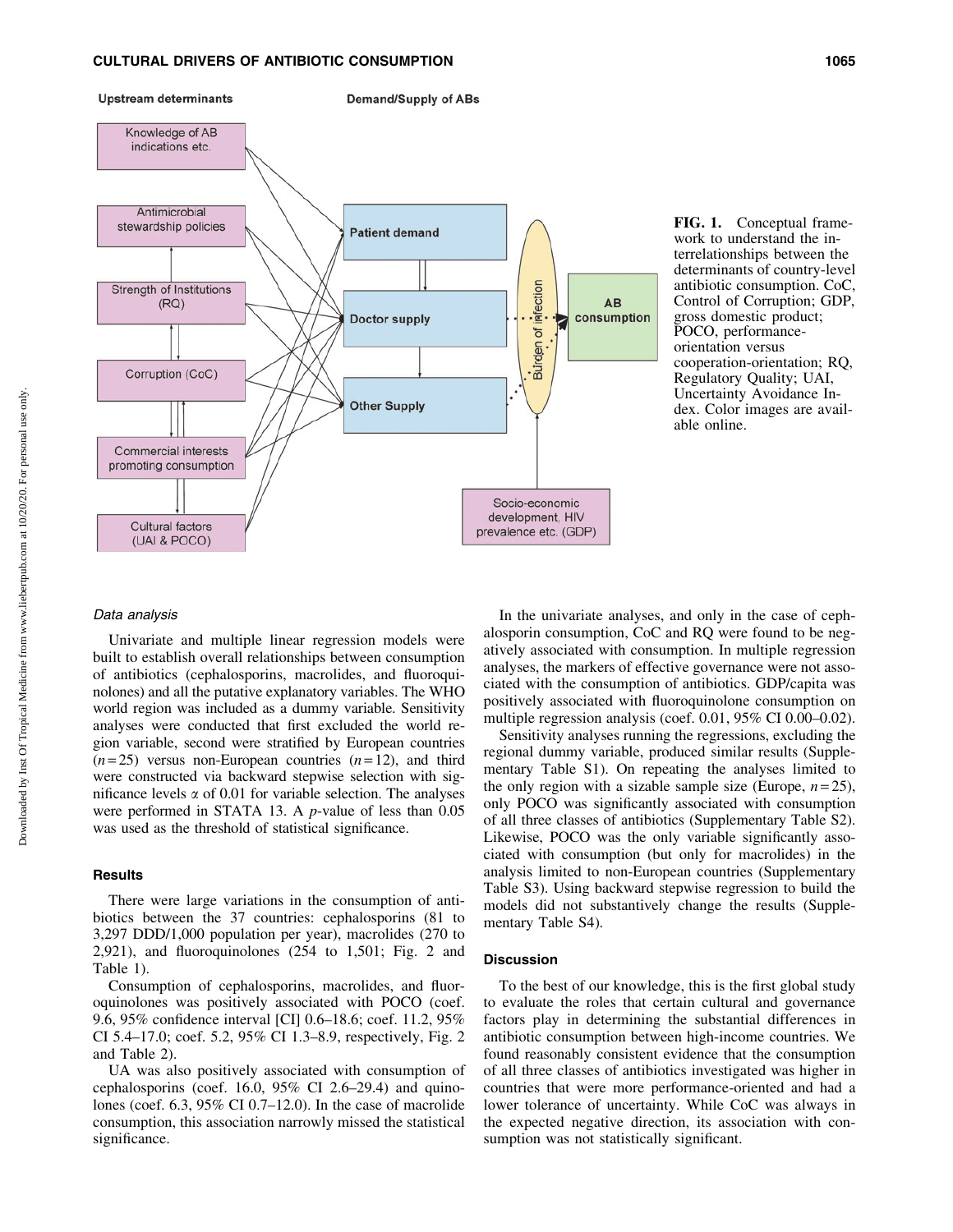

FIG. 2. Scatter diagram of uncertainty avoidance/performance-oriented versus cooperation-oriented scores and consumption of cephalosporins  $(a, d)$ , macrolides  $(b, e)$ , and fluoroquinolones  $(c, f)$  in 37 high-income countries (consumption is measured in defined daily doses/1,000 population/year).

Studies limited to Europe have found that a number of health-related issues differ between low- and high-UA countries. High-UA countries spend relatively more money on doctors than nurses compared with low-UA countries.<sup>14</sup> Health workers in low-UA countries have more eye contact with their patients and pay more attention to building rapport.<sup>22</sup> So too, health workers in high- compared with lowUA countries are more likely to feel uncomfortable with not using antibiotics in the setting of fever, cough, and sore throat.10,14 They may know that a bacterial cause is unlikely but may be more likely to prescribe antibiotics ''just in case."<sup>9,13</sup> Likewise, patients in these countries are expected to be less likely to accept a recommendation for symptomatic treatment and rest than low-UA populations.<sup>9</sup>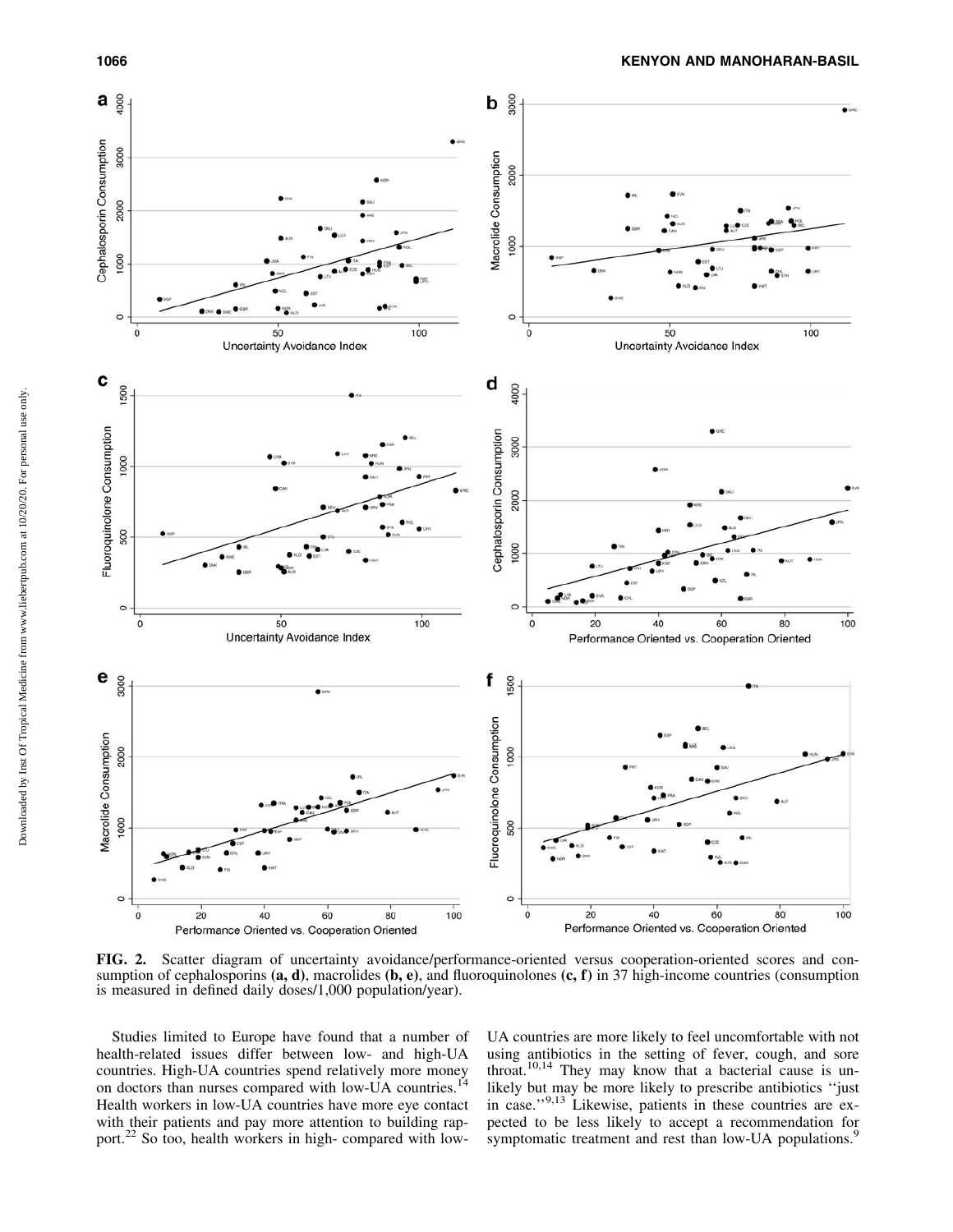#### CULTURAL DRIVERS OF ANTIBIOTIC CONSUMPTION 1067

Table 1. Antimicrobial Consumption, Uncertainty Avoidance, Performance-Orientation Versus Cooperation-Orientation, Gross Domestic Product/Capita, Governance per Country, World Region (Average Values for Years 2013 to 2015)

| Country        | Code       | Region          | Cephalosporin Macrolide Quinolone |       |       |     | UA POCO | <b>GDP</b> | CoC     | RQ      |
|----------------|------------|-----------------|-----------------------------------|-------|-------|-----|---------|------------|---------|---------|
| Austria        | <b>AUT</b> | Europe          | 863                               | 1,221 | 688   | 70  | 79      | 48,800     | 1.55    | 1.49    |
| Belgium        | BEL        | Europe          | 973                               | 1,295 | 1,203 | 94  | 54      | 44,605     | 1.67    | 1.29    |
| Croatia        | <b>HRV</b> | Europe          | 1,434                             | 962   | 712   | 80  | 40      | 22,077     | 0.12    | 0.46    |
| Czech Republic | <b>CZE</b> | Europe          | 900                               | 1,298 | 400   | 74  | 57      | 32,263     | 0.23    | 1.09    |
| Denmark        | <b>DNK</b> | Europe          | 111                               | 658   | 304   | 23  | 16      | 47,901     | 2.40    | 1.81    |
| Estonia        | <b>EST</b> | Europe          | 446                               | 783   | 367   | 60  | 30      | 28,964     | 1.19    | 1.45    |
| Finland        | <b>FIN</b> | Europe          | 1,131                             | 414   | 432   | 59  | 26      | 41,470     | 2.20    | 1.85    |
| France         | <b>FRA</b> | Europe          | 1,030                             | 1,351 | 732   | 86  | 43      | 40,142     | 1.33    | 1.16    |
| Germany        | <b>DEU</b> | Europe          | 1,669                             | 959   | 712   | 65  | 66      | 47,191     | 1.81    | 1.55    |
| Greece         | <b>GRC</b> | Europe          | 3,297                             | 2,921 | 830   | 112 | 57      | 26,839     | $-0.05$ | 0.63    |
| Hungary        | <b>HUN</b> | Europe          | 890                               | 976   | 1,021 | 82  | 88      | 25,518     | 0.32    | 0.91    |
| Ireland        | <b>IRL</b> | Europe          | 608                               | 1,719 | 431   | 35  | 68      | 51,068     | 1.54    | 1.58    |
| Italy          | <b>ITA</b> | Europe          | 1,061                             | 1,502 | 1,501 | 75  | 70      | 36,071     | 0.05    | 0.78    |
| Latvia         | <b>LVA</b> | Europe          | 228                               | 598   | 413   | 63  | 9       | 23,808     | 0.33    | 1.04    |
| Lithuania      | <b>LTU</b> | Europe          | 761                               | 688   | 503   | 65  | 19      | 28,174     | 0.43    | 1.15    |
| Luxembourg     | <b>LUX</b> | Europe          | 1,540                             | 1,286 | 1,089 | 70  | 50      | 10,1298    | 2.12    | 1.78    |
| Netherlands    | NLD        | Europe          | 81                                | 442   | 376   | 53  | 14      | 49,233     | 2.05    | 1.77    |
| Norway         | <b>NOR</b> | Europe          | 161                               | 636   | 283   | 50  | 8       | 66,015     | 2.29    | 1.67    |
| Poland         | POL        | Europe          | 1,315                             | 1,357 | 605   | 93  | 64      | 25,612     | 0.60    | 1.05    |
| Portugal       | PRT        | Europe          | 719                               | 972   | 928   | 99  | 31      | 28,747     | 0.95    | 0.80    |
| Slovakia       | <b>SVK</b> | Europe          | 2,231                             | 1,734 | 1,024 | 51  | 100     | 28,928     | 0.08    | 0.93    |
| Slovenia       | <b>SVN</b> | Europe          | 204                               | 586   | 518   | 88  | 19      | 30,845     | 0.73    | 0.63    |
| Spain          | <b>ESP</b> | Europe          | 963                               | 948   | 1,153 | 86  | 42      | 33,710     | 0.90    | 0.94    |
| Sweden         | <b>SWE</b> | Europe          | 99                                | 270   | 362   | 29  | 5       | 46,573     | 2.29    | 1.91    |
| The United     | <b>GBR</b> | Europe          | 153                               | 1,249 | 254   | 35  | 66      | 40,868     | 1.70    | 1.77    |
| Kingdom        |            |                 |                                   |       |       |     |         |            |         |         |
| Canada         | CAN        | Americas        | 821                               | 1,219 | 844   | 48  | 52      | 45,646     | 1.89    | 1.74    |
| Chile          | <b>CHL</b> | Americas        | 166                               | 648   | 571   | 86  | 28      | 22,787     | 1.54    | 1.49    |
| The United     | <b>USA</b> | Americas        | 1,055                             | 942   | 1,067 | 46  | 62      | 55,033     | 1.31    | 1.27    |
| <b>States</b>  |            |                 |                                   |       |       |     |         |            |         |         |
| Uruguay        | <b>URY</b> | Americas        | 668                               | 646   | 558   | 99  | 38      | 21,069     | 1.38    | 0.54    |
| Kuwait         |            | KWT Eastern     | 815                               | 439   | 338   | 80  | 40      | 52,550     | $-0.22$ | $-0.13$ |
|                |            | Mediterranean   |                                   |       |       |     |         |            |         |         |
| Saudi          | SAU        | Eastern         | 2,165                             | 983   | 926   | 80  | 60      | 76,703     | 0.04    | 0.03    |
|                |            | Mediterranean   |                                   |       |       |     |         |            |         |         |
| United Arab    | <b>ARE</b> | Eastern         | 1,915                             | 1,113 | 1,076 | 80  | 50      | 66,517     | 1.19    | 0.96    |
| Emirates       |            | Mediterranean   |                                   |       |       |     |         |            |         |         |
| Australia      | <b>AUS</b> | Western Pacific | 1,484                             | 1,317 | 257   | 51  | 61      | 46,880     | 1.79    | 1.80    |
| Japan          | <b>JPN</b> | Western Pacific | 1,589                             | 1,539 | 985   | 92  | 95      | 39,179     | 1.66    | 1.12    |
| Korea          | <b>KOR</b> | Western Pacific | 2,579                             | 1,322 | 787   | 85  | 39      | 33,588     | 0.61    | 0.99    |
| New Zealand    | <b>NZL</b> | Western Pacific | 493                               | 1,425 | 294   | 49  | 58      | 37,261     | 2.34    | 1.83    |
| Singapore      | <b>SGP</b> | Western Pacific | 335                               | 840   | 525   | 8   | 48      | 86,612     | 2.08    | 1.97    |
|                |            |                 |                                   |       |       |     |         |            |         |         |

CoC, Control of Corruption, GDP, gross domestic product; POCO, performance-orientation versus cooperation-orientation; RQ, Regulatory Quality; UA, Uncertainty Avoidance Index.

In these circumstances, the prescription of antibiotics provides psychological relief to both the health worker and the patient.

When advocating withholding antibiotics, one of the arguments used is that this will reduce the emergence of AMR, which would be beneficial for the whole population. Populations that are more orientated toward cooperation tend to show more concern for other members of society and may thus be more receptive to this message than performance-oriented societies. Several studies have found that more cooperation-oriented societies are more likely to help strangers and support prosocial, egalitarian, and environmental policies.<sup>14,15,23</sup> An alternative explanation is that in performance-oriented societies, higher priority is placed on returning to work as soon as possible, which may translate into more antibiotic use.<sup>8</sup> These considerations generate the hypothesis that cooperation-oriented populations may be more receptive to advice to withhold antibiotics to prevent the emergence of AMR.

The effect sizes of these cultural factors were not small. For example, our model found that the consumption of cephalosporins increased by 16 doses for every 1-point increase in the UA score. If this relationship held for the 104-point UA jump between Singapore (UA-8) and Greece (UA-112), then consumption would increase by 1,664 doses/1,000 population per year. In a similar vein, the 95-point increase in POCO between Sweden and Slovakia would translate into a 912 increase of cephalosporin doses consumed.

The six dimensions of Hofstede's model have been legitimately criticized as being considerable simplifications of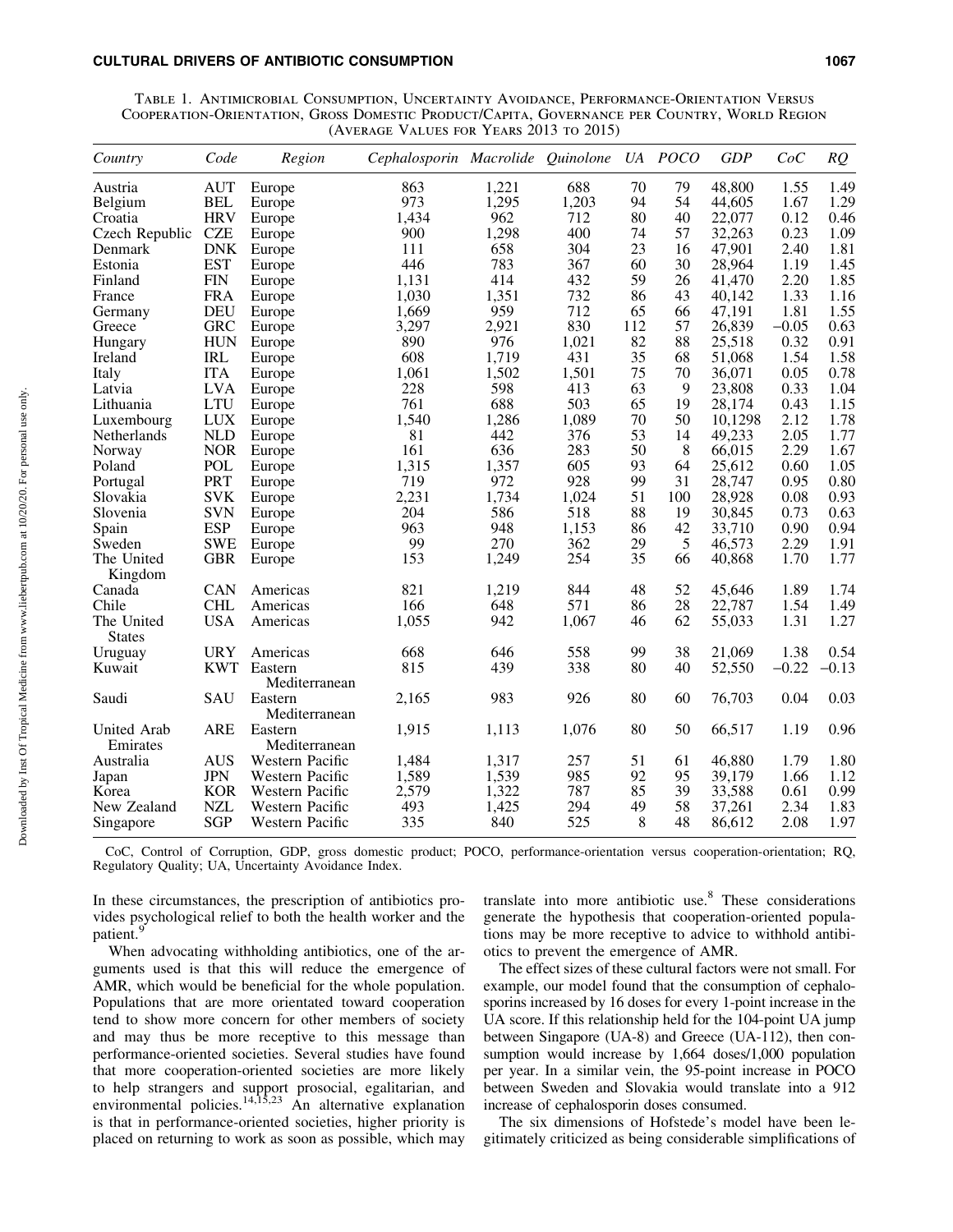|                                           |                                                                                                                                                                                      |                   |                                                                |                | (Coefficients [95% Confidence Intervals]; Defined Daily Doses/1,000 Population/Year)                                       |                |                                                                        |                |                                                                        |                  |                                                                                                                   |                   |
|-------------------------------------------|--------------------------------------------------------------------------------------------------------------------------------------------------------------------------------------|-------------------|----------------------------------------------------------------|----------------|----------------------------------------------------------------------------------------------------------------------------|----------------|------------------------------------------------------------------------|----------------|------------------------------------------------------------------------|------------------|-------------------------------------------------------------------------------------------------------------------|-------------------|
|                                           |                                                                                                                                                                                      |                   | Cephalosporins                                                 |                |                                                                                                                            | Macrolides     |                                                                        |                |                                                                        | Fluoroquinolones |                                                                                                                   |                   |
| Independent<br>variables                  | Univariate                                                                                                                                                                           | $\frac{p}{Value}$ | Multivariate <sup>a</sup>                                      | p-<br>Value    | Univariate                                                                                                                 | p-<br>Value    | Multivariate <sup>a</sup>                                              | p-<br>Value    | Univariate                                                             | $V$ dlue         | Multivariate <sup>a</sup>                                                                                         | $\frac{p}{Value}$ |
| CoC<br>RQ                                 | $(-997 \text{ to } -158)$<br>$(-721$ to 142)<br>$-432$<br>-577                                                                                                                       | 0.008<br>0.005    | $(-663 \text{ to } 1,461)$<br>$(-1,083$ to 113)<br>484<br>399  | 0.469<br>0.181 | $(-420 \text{ to } 181)$<br>$-166$<br>$-120$                                                                               | 0.108<br>0.425 | $(-349 \text{ to } 1,027)$<br>$-263$<br>339                            | 0.213<br>0.327 | $(-410 \text{ to } -43)$<br>$-147$<br>$-226$                           | 0.028<br>0.017   | $(-455$ to $443)$<br>$-131$<br>$-5.9$                                                                             | 0.464<br>0.98     |
| avoidance<br>Uncertainty<br>$_{\rm POCO}$ | $(5.2 \text{ to } 24.5)$<br>15.6<br>14.9                                                                                                                                             | 0.002<br>0.004    | $(2.6 \text{ to } 29.4)$<br>16.0<br>9.6                        | 0.033<br>0.027 | $(-371.5 \text{ to } 38.5)$<br>5.8<br>$\begin{array}{c}(-1.1\text{ to }12.7)\\13.3\\(8.0\text{ to }18.7)\\0.00\end{array}$ | 0.095<br>0.001 | $(-650 \text{ to } 124)$<br>$(-1.0 \text{ to } 16.3)$<br>$11.2$<br>7.6 | 0.094<br>0.001 | $(-278 \text{ to } -17)$<br>$6.2$<br>$(2.0 \text{ to } 10.4)$<br>$6.5$ | 0.005<br>0.002   | $(-384$ to 121)<br>$(0.7 \text{ to } 12.0)$<br>$\begin{array}{c} 5.1 \\ (1.3 \text{ to } 8.9) \end{array}$<br>6.3 | 0.046<br>0.008    |
| GDP                                       | $(-0.01 \text{ to } 0.02)$<br>$(6.3 \text{ to } 24.9)$<br>0.001                                                                                                                      | 0.833             | $(-0.00 \text{ to } 0.03)$<br>$(0.6 \text{ to } 18.6)$<br>0.01 | 0.341          | $(-0.01 to 0.01)$                                                                                                          | 0.478          | $(-0.00 \text{ to } 0.02)$<br>$(5.4 \text{ to } 17.0)$<br>0.01         | 0.469          | $(-0.01 \text{ to } 0.01)$<br>$(2.5 \text{ to } 10.5)$<br>0.00         | 0.944            | (0.00 to 0.02)<br>0.01                                                                                            | 0.037             |
| Europe<br>Region                          | $-237$<br>Ref                                                                                                                                                                        | 0.557             | Ref<br>$\frac{9}{5}$                                           | 0.79           | $-209$<br>Ref                                                                                                              |                | Ref<br>$\Xi$                                                           |                | Ref<br>86                                                              | 0.632            | Ref<br>157                                                                                                        | 0.363             |
| Americas<br>Eastern                       | $(-1,050 \text{ to } 576)$<br>$717$                                                                                                                                                  | 0.123             | $(-721 \text{ to } 628)$<br>130                                | 0.551          | $(-754 \text{ to } 334)$<br>-228                                                                                           | 0.458<br>0.441 | $(-549$ to 325)<br>-399                                                | 0.329<br>0.567 | $(-277$ to 450)<br>106                                                 | 0.605            | $(-127$ to 443)<br>-360                                                                                           | 0.265             |
| Mediterranean<br>Western Pacific          | $(-358$ to $1,121)$<br>$(-205$ to $1,640)$<br>381                                                                                                                                    | 0.302             | $-962$ to 1,223)<br>$(-225 \text{ to } 1,019)$<br>396          | 0.229          | $(-846 \text{ to } 390)$<br>215<br>$(-280 \text{ to } 711)$                                                                | 0.383          | $(-1,107$ to 308)<br>91<br>$(-311$ to $494)$                           | 0.664          | $(-307$ to 519)<br>-103                                                | 0.528            | $(-392$ to 133)<br>$(-822 \text{ to } 101)$<br>$-129$                                                             | 0.32              |
| Adjusted R <sup>2</sup><br>Countries      |                                                                                                                                                                                      |                   | 0.54                                                           |                | 37                                                                                                                         |                | 0.56                                                                   |                | $\frac{(-435 \text{ to } 227)}{37}$                                    |                  | 0.56                                                                                                              |                   |
|                                           | <sup>a</sup> The multivariate models were constructed by entering all the independent variables listed in the table into the models.<br>GDP, gross domestic product per capita (USD) |                   |                                                                |                |                                                                                                                            |                |                                                                        |                |                                                                        |                  |                                                                                                                   |                   |

TABLE 2. REGRESSION RESULTS FOR NATIONAL CONSUMPTION OF CEPHALOSPORINS, MACROLIDES, AND FLUOROQUINOLONES Table 2. Regression Results for National Consumption of Cephalosporins, Macrolides, and Fluoroquinolones

Downloaded by Inst Of Tropical Medicine from www.liebertpub.com at 10/20/20. For personal use only. Downloaded by Inst Of Tropical Medicine from www.liebertpub.com at 10/20/20. For personal use only.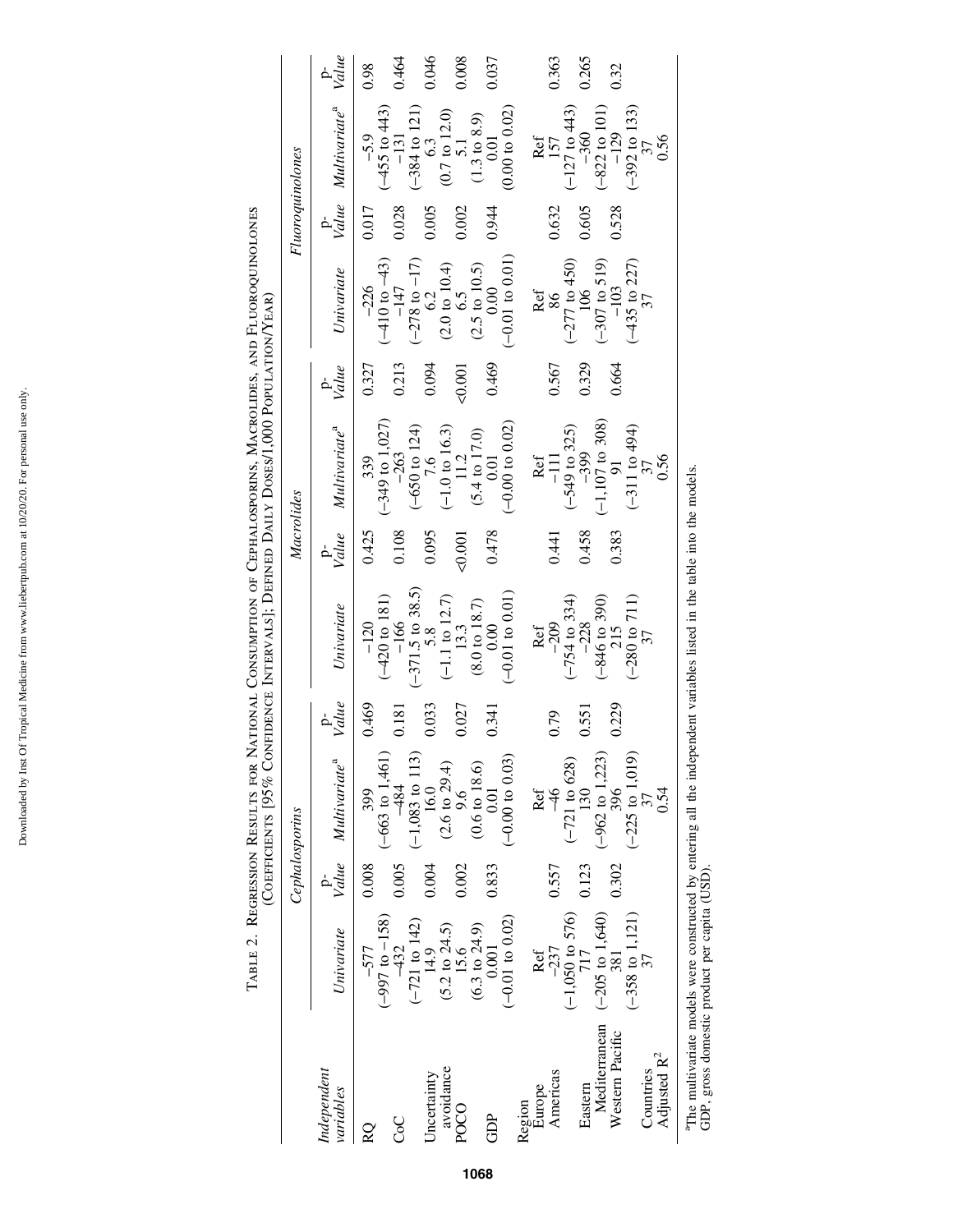## CULTURAL DRIVERS OF ANTIBIOTIC CONSUMPTION 1069

cultural differences.<sup>24</sup> It is possible that a different cultural classification system would provide a better discriminator of antibiotic consumption.<sup>9,25</sup> Differences in the belief of the self-healing power of the body have, for example, been found to explain part of the large difference in antibiotic consumption between the neighboring countries of the Netherlands and Belgium.<sup>9</sup> Further problems pertaining to the Hofstede data include a lack of clarity as to when the sampling took place in each country, what the sample sizes were, and the sampling methodology used.<sup>14</sup> The analyses are limited to only three classes of antibiotics in highincome countries and are weakened by the small sample size. The combination of the small sample size and the number of independent variables assessed in the multivariable models results in fairly wide CIs. Furthermore, care should be taken in considering all the multivariate point estimates in Table 2 in the same way—as total-effect estimates.<sup>26</sup> The study was purely ecological by design and thus susceptible to the ecological inference fallacy. Furthermore, only country-level data are considered, whereas significant differences in antibiotic prescription habits have been noted between regions within countries.<sup>16</sup> We did not include a measure of burden of infectious diseases in our models largely because other studies have found that this does not play a major role in explaining variations in antibiotic consumption in high-income countries. $4.27$  There was little correlation between the independent variables, the largest of which was the well-known negative association between UA and the two measures of governance efficacy (Supplementary Table  $S5$ ).<sup>18</sup> One potential confounder we did not control for was number of health personnel per capita, which is associated with UA and may be associated with antibiotic consumption. The consumption estimates from IQVIA MIDAS have been found to correlate closely with those from other estimates such as those from the European Surveillance of Antimicrobial Consumption Network data. There was a 93% correlation between these two sources for the consumption estimates from 2015, for example.<sup>1,28</sup>

The strong associations between antibiotic consumption and UA/POCO have been found previously in a number of studies limited to Europe.<sup>4,8,10-12</sup> This study extends these findings to other high-income countries. East Asia, for example, is frequently portrayed as a uniformly high antibiotic consumption region.<sup>1,29</sup> Our analysis included three countries from this region. Japan and South Korea had similarly high consumption of all three classes of antibiotics considered (Table 1). Singapore's consumption of antibiotics was, however, strikingly lower. This finding is commensurate with its considerably lower UA score than Japan and South Korea, as well as its higher CoC and RQ scores (Table 1). The governance efficacy variables were typically significantly associated with antibiotic consumption in the univariate but not in the multiple-regression analyses. This plus their association with UA (Supplementary Table  $S1$ )<sup>4,18</sup> suggests that they are confounders or their effect on antibiotic consumption is mediated via UA.

Our analysis, therefore, provides a possible explanation for national variations in antibiotic consumption. It may also help to explain how similar antibiotic stewardship campaigns have been successful in some but not other countries.6,30 The campaigns may have provided a poor fit to local norms. Our study results build on those of others that suggest that antibiotic stewardship campaigns should be tailored to the local extent of UA and  $POCO<sub>4,10</sub>$  In populations intolerant of uncertainty, it may be particularly efficient to place more emphasis on rapid diagnostic tests that can remove uncertainty about bacterial infections—such as *Streptococcus pyogenes* antigen tests for sore throats and C-reactive proteintype tests for febrile illnesses. $4\,$  In cooperation-oriented populations, raising awareness of population dangers of resistant infections related to taking antibiotics may be more effective than in performance-oriented ones. In the latter group, it may be more effective to raise awareness about the direct and long-term damages that antibiotics have on the recipient's microbiome and resistome. $31-33$  The fact that reduced antibiotic consumption is just one of many socially beneficial outcomes associated with cooperation-oriented societies has not escaped our attention.<sup>14,18,23</sup>

## Authors' Contributions

C.K. conceptualized the study. C.K. was responsible for the acquisition, analysis, and interpretation of data. C.K. and S.S.M.-B. read and approved the final draft.

#### Disclosure Statement

No competing financial interests exist.

### Funding Information

No funding was received for this article.

## Supplementary Material

| Supplementary Table S1 |  |
|------------------------|--|
| Supplementary Table S2 |  |
| Supplementary Table S3 |  |
| Supplementary Table S4 |  |
| Supplementary Table S5 |  |

#### **References**

- 1. Klein, E.Y., T.P. Van Boeckel, E.M. Martinez, S. Pant, S. Gandra, S.A. Levin, H. Goossens, and R. Laxminarayan. Global increase and geographic convergence in antibiotic consumption between 2000 and 2015. Proc. Natl. Acad. Sci. U. S. A. 2018;115:E3463–E3470.
- 2. Morgan, D.J., I.N. Okeke, R. Laxminarayan, E.N. Perencevich, and S. Weisenberg. Non-prescription antimicrobial use worldwide: a systematic review. Lancet Infect. Dis. 2011;11:692–701.
- 3. Kenyon, C., J. Buyze, G. Spiteri, M. Cole, and M. Unemo. Population-level antimicrobial consumption is associated with decreased antimicrobial susceptibility in *Neisseria gonorrhoeae* in 24 European countries: an ecological analysis. J. Infect. Dis. 2019 [Epub ahead of print]; DOI: 10.1093/infdis/jiz153.
- 4. Borg, M.A., and L. Camilleri. Broad-spectrum antibiotic use in Europe: more evidence of cultural influences on prescribing behaviour. J. Antimicrob. Chemother. 2019;74: 3379–3383.
- 5. European Centre for Disease Prevention and Control. Antimicrobial consumption (Annual Epidemiological Report for 2016). ECDC, Stockholm, 2018.
- 6. Huttner, B., and S. Harbarth. ''Antibiotics are not automatic anymore''—the French national campaign to cut antibiotic overuse. PLoS Med. 2009;6:e1000080.